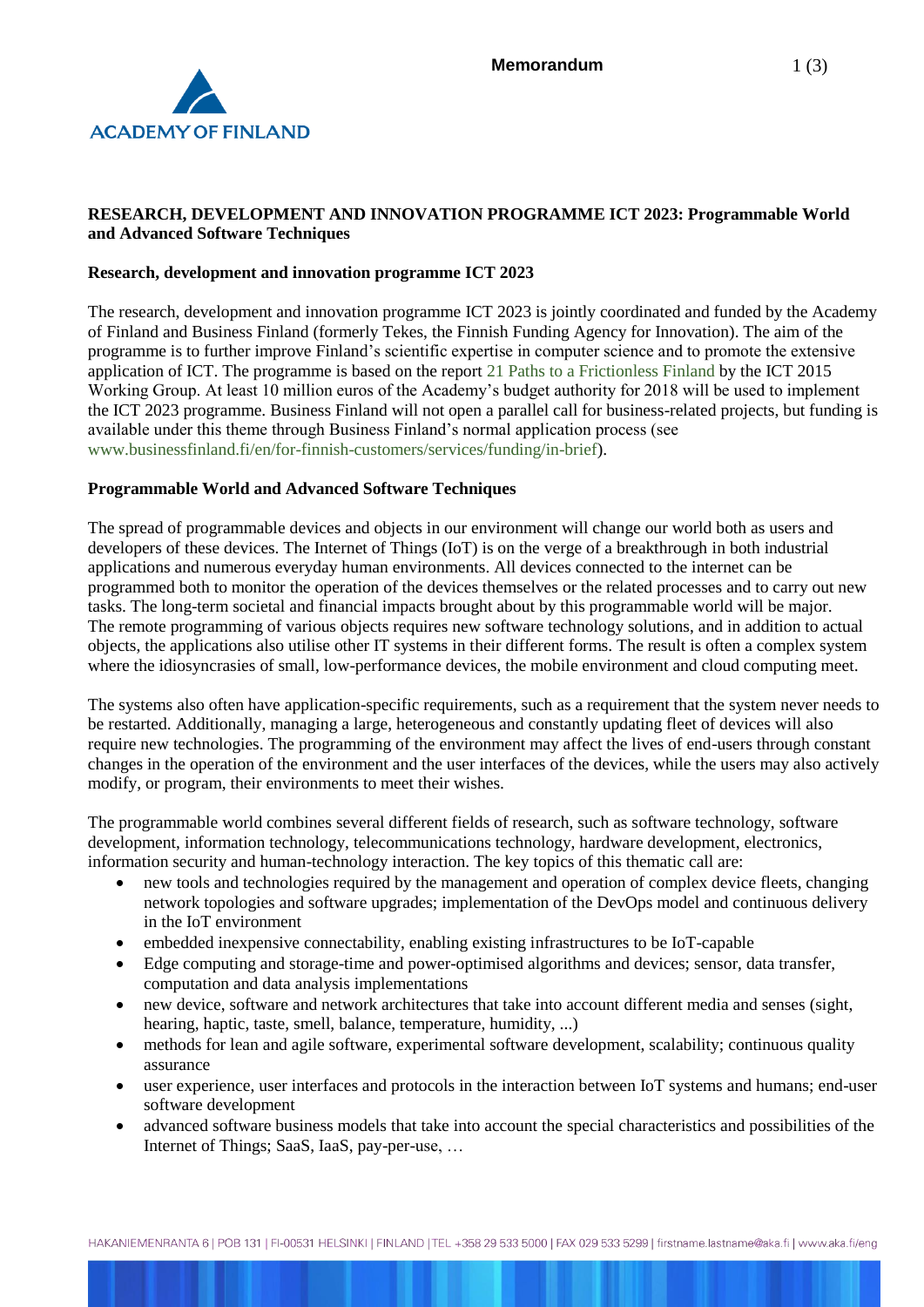

• information security solutions to ensure uniformity and update delivery at the level of the entire managed system and the non-repudiation of the operation of the network and the hardware, and to manage the overall system securely also as part of the internet utilising SaaS and existing infrastructures.

## **How applications are reviewed**

In reviewing applications and making funding decisions, in addition to the Academy of Finland's general review criteria for research programmes (see [Review criteria](http://www.aka.fi/en/review-and-funding-decisions/how-applications-are-reviewed/review-criteria/) on our website), particular attention will be paid to the international element:

- number of high-level foreign researchers working on the projects, especially postdoctoral and professorlevel researchers
- attracting top-level young, talented researchers from abroad to Finland or hiring researchers who have recently come to Finland to work on the project
- research visits by Finnish researchers to leading-edge foreign universities and research institutes

Other factors that will be considered:

- business collaboration
	- o cooperation between universities, research institutes and business companies
	- o problem-setting in research
	- o application potential of results
- intersectoral mobility of leading-edge researchers
	- o mobility from universities to business companies
	- o mobility from business companies to universities
- use of universities' and research institutes' own resources to carry out research
	- o use of resources of the site of research and the partners
	- o level of commitment and funding contribution by the site of research.

The applications will be reviewed by an international panel of experts. The reviewers will use the Academy's review form for Academy Programmes.

The threshold rating for review item "Project's relevance to programme/call" is 4 on the scale from 1 to 6. If an application fails to meet this requirement, the review will be discontinued and the applicant will only receive feedback on evaluation item "Project's relevance to programme/call".

If an application does not receive at least rating 4 for review item "Scientific quality and innovativeness of research plan", the review will be discontinued and the applicant will receive feedback only on items "Project's relevance to programme/call" and "Scientific quality and innovativeness of research plan".

This call is a single-stage call. The non-negotiable deadline for applications is 1 October 2018 at 16.15 local Finnish time. Applicants may be invited for interviews during the review process.

The funding period is three years. As a rule, the funding period will start on 1 September 2019.

#### **Consortium applications**

If the applicant is a consortium, see detailed guidelines on our website under [Guidelines for consortium application.](http://www.aka.fi/en/funding/how-to-apply/application-guidelines/guidelines-for-consortium-application/) Please note that consortium PIs can submit the consortium application only after all consortium subprojects have completed their applications. The non-negotiable call deadline also applies to consortia. Consortium compositions cannot be changed after the call deadline has expired. If the project involves business collaboration, see the detailed guidelines below.